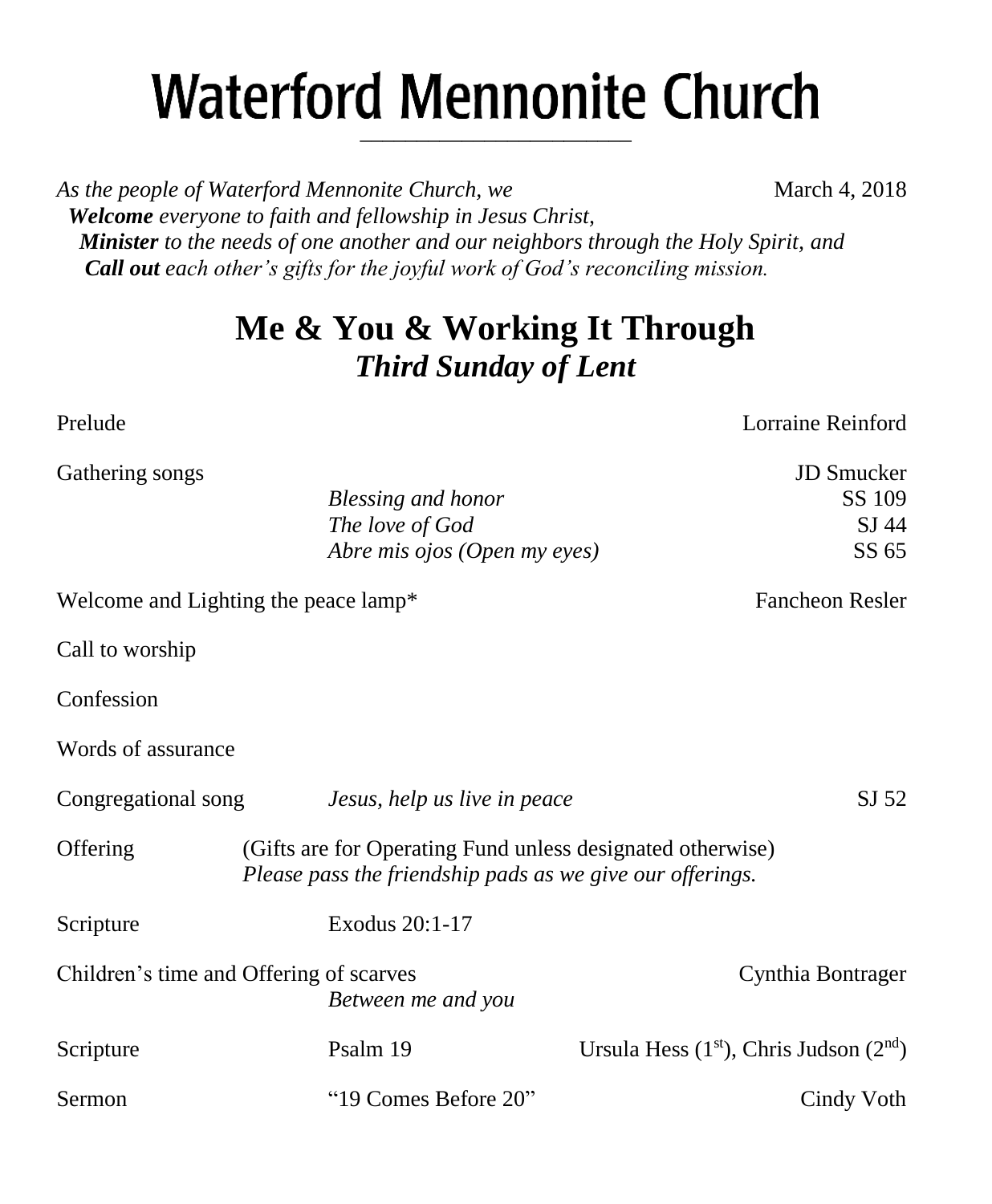| Song of Response                             | Between me and you             |              |
|----------------------------------------------|--------------------------------|--------------|
| Sending prayer for the Ecuador Learning Tour |                                |              |
| Congregational prayer                        |                                | Neil Amstutz |
| <b>Benediction</b>                           |                                |              |
| Sending song                                 | We are often tossed and driv'n | SS 72        |

H = *Hymnal: A Worship Book*; SJ = *Sing the Journey; SS = Sing the Story*

\*We light the peace lamp every Sunday to lament all unnecessary and violent loss of life around the world.

#### **Living Stream Worship: The services are live streamed at** [www.waterfordchurch.org](http://www.waterfordchurch.org/)

#### **Today**

| $8:00/10:45$ a.m. Worship |                                                |
|---------------------------|------------------------------------------------|
| $9:15$ a.m.               | Coffee and fellowship                          |
| $9:30$ a.m.               | Swords to Plowshares presentation in sanctuary |
| $9:30$ a.m.               | Nurture Hour $-\text{classes}$ for all ages    |
| $12:00$ p.m.              | Fellowship Meal hosted by Pathfinders          |

#### **Welcome Guests**

Large print copies of the bulletin and the hymnal and hearing aid systems are available from the ushers. Sermon boards for children are available at the back door; please pick one up as you enter. You are invited to bring infants through age two children to the nursery. Pick up the newsletter, *Buzz,* from the welcome kiosk in the foyer.

#### **Welcome Team**

| Greeter/Hosts  | Darrel & Karen Sommers; Jon. & Mary Ann Wieand              |
|----------------|-------------------------------------------------------------|
| <b>Ushers</b>  | Bruce Snyder, Dennis Myers, Dale Miller (1 <sup>st</sup> ); |
|                | Glenn Reinford, Byron Yoder, Don Miller $(2nd)$             |
| <b>Nursery</b> | Kristin & Steve Snyder $(1st)$ ; Darlene Miller (Nurture);  |
|                | Matthew Herrmann, Rose Shetler $(2nd)$                      |
| Audiovisual    | Shawn Stutzman, Jeremy Stutzman, Félix Pérez Diener         |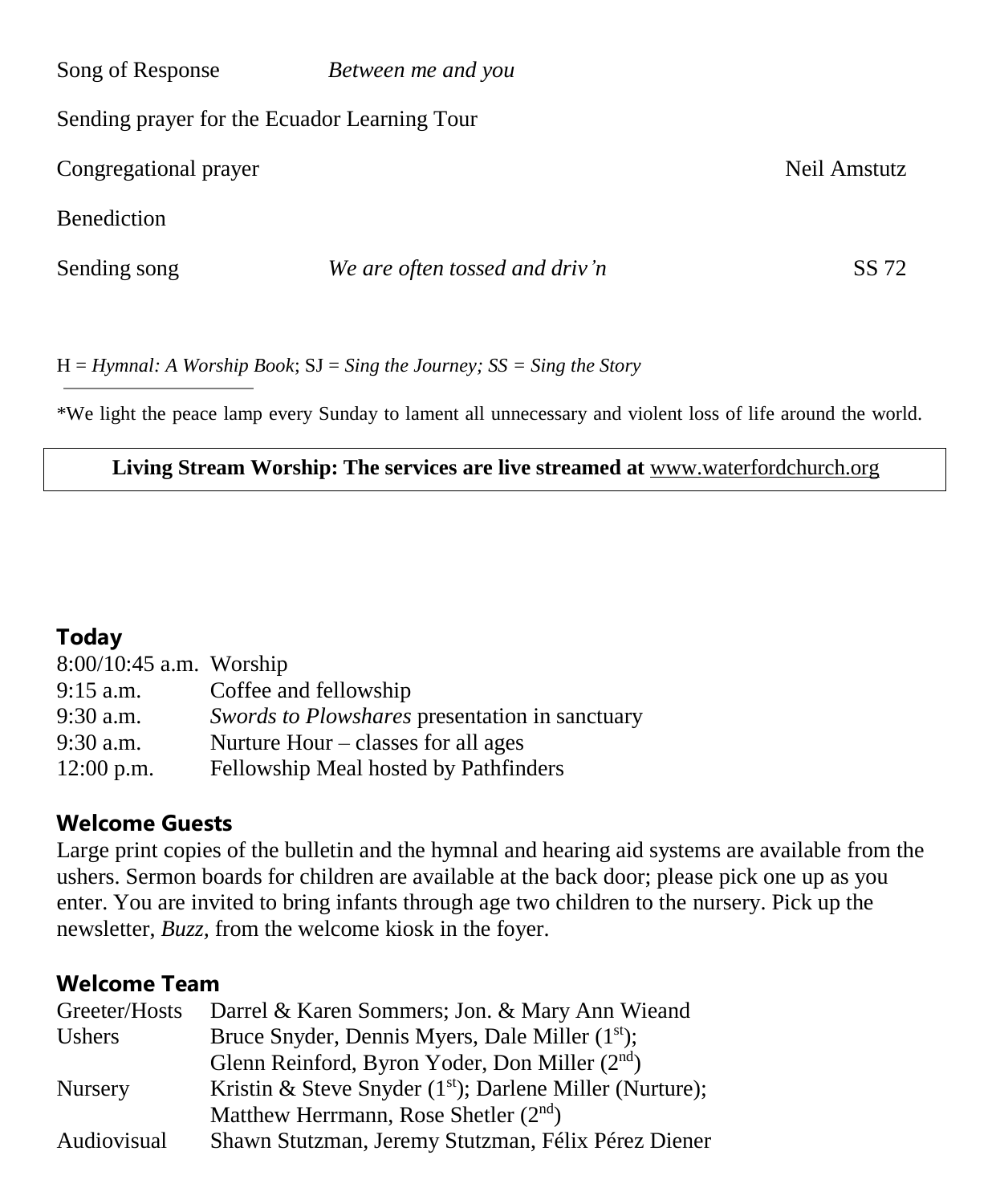## **Prayers for Brothers and Sisters**

This week we remember in prayer college student *Noah Richer* who is a first year student at Grace College.

*Loren and Miriam Stauffer* as they leave this week for two weeks to work with SOOP in Phoenix, Ariz.

*IN-MI Mennonite Conference Delegates*, including from WMC, gathering on Saturday at Bethany Christian School for winter delegate session.

A group of *22 Benin Bible Institute students who began studying Christian Counseling* (a fourcourse special program) in February.

*Pastors and their wives* who minister in Ukraine's militarized zone look forward to a retreat this month. *Mary Raber* of Mennonite Mission Network, serving as a resource person, requests prayer for a restful gathering for those who have given their all to congregations for several stress-filled years.

*Jim & Lila Gascho, Richard & Kathy Miller, Ursula Hess, Leah Amstutz, Liz Gingrich* and others leaving on Friday for a two-week learning tour in Ecuador; and the *Ross Richer*s as they prepare to host and guide the group.

*Flood victims* in our community and the organizations reaching out to help them recover.

*Operation Good Samarit*an is a project created by various Anabaptist agencies and churches in the Democratic Republic of Congo to respond to the crisis there. Pray for *Mennonites in Kikwit*, who have little money to provide relief, but have opened their homes to take in survivors whom they do not know.

Our Senior Adults living at Greencroft Healthcare who can no longer worship with us, *Violet Culp, Emery & Mary Holsopple, Evonna King, and Galen & Esther Yoder.*

Each Sunday throughout Lent, we will receive special contributions to support the Mennonite churches in the Democratic Republic of the Congo, administered through Mennonite Central Committee. Please place your gifts in the regular offering designated for "Kasai."